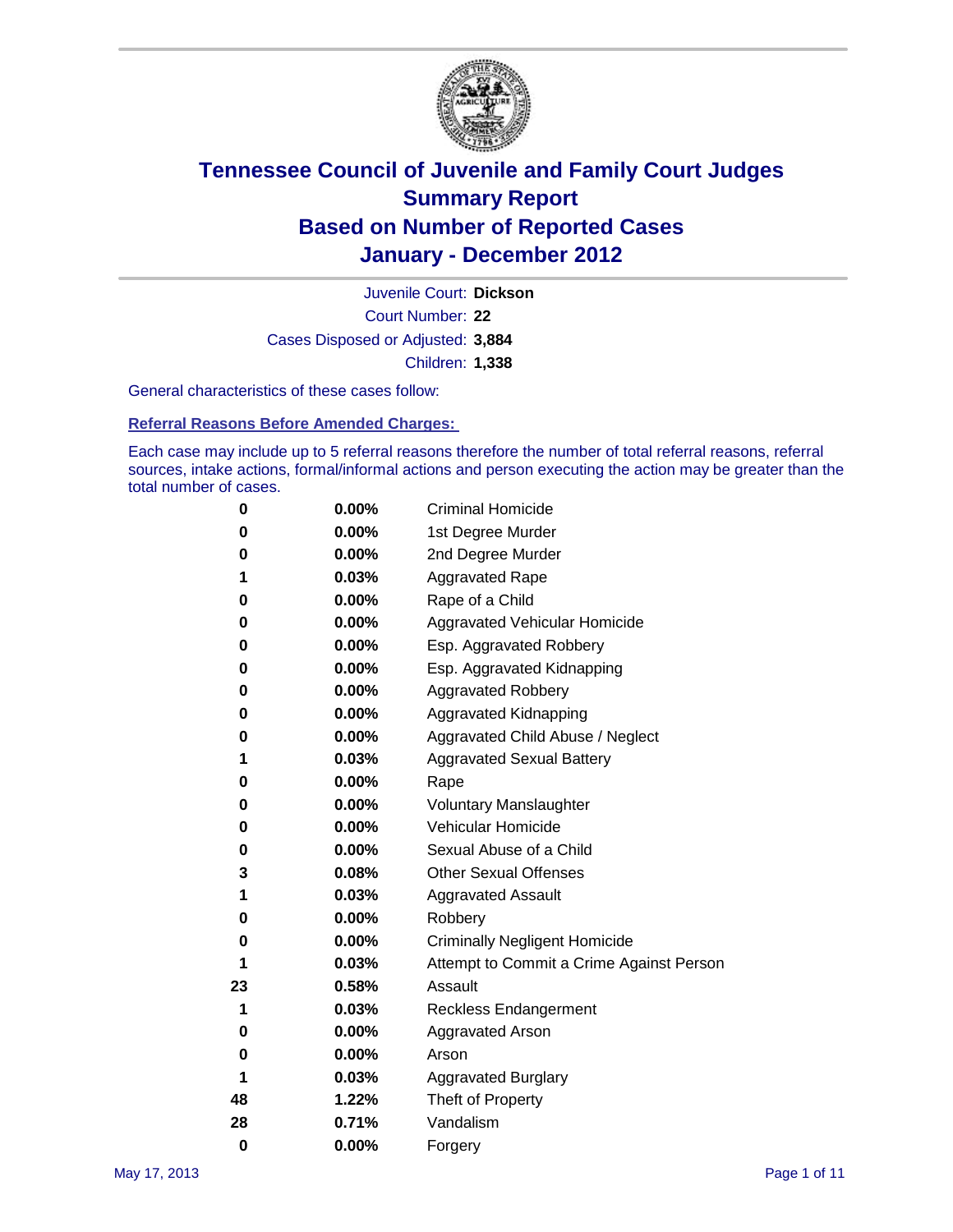

Court Number: **22** Juvenile Court: **Dickson** Cases Disposed or Adjusted: **3,884** Children: **1,338**

#### **Referral Reasons Before Amended Charges:**

Each case may include up to 5 referral reasons therefore the number of total referral reasons, referral sources, intake actions, formal/informal actions and person executing the action may be greater than the total number of cases.

| $\pmb{0}$   | 0.00%    | <b>Worthless Checks</b>                                     |
|-------------|----------|-------------------------------------------------------------|
| 0           | 0.00%    | Illegal Possession / Fraudulent Use of Credit / Debit Cards |
| 4           | 0.10%    | <b>Burglary</b>                                             |
| 2           | 0.05%    | Unauthorized Use of a Vehicle                               |
| 0           | $0.00\%$ | <b>Cruelty to Animals</b>                                   |
| 1           | 0.03%    | Sale of Controlled Substances                               |
| 4           | 0.10%    | <b>Other Drug Offenses</b>                                  |
| 43          | 1.09%    | Possession of Controlled Substances                         |
| 0           | $0.00\%$ | <b>Criminal Attempt</b>                                     |
| 0           | 0.00%    | Carrying Weapons on School Property                         |
| $\mathbf 2$ | 0.05%    | Unlawful Carrying / Possession of a Weapon                  |
| $\mathbf 2$ | 0.05%    | <b>Evading Arrest</b>                                       |
| 0           | 0.00%    | Escape                                                      |
| 1           | 0.03%    | Driving Under Influence (DUI)                               |
| 65          | 1.65%    | Possession / Consumption of Alcohol                         |
| 1           | 0.03%    | Resisting Stop, Frisk, Halt, Arrest or Search               |
| 0           | $0.00\%$ | <b>Aggravated Criminal Trespass</b>                         |
| 4           | 0.10%    | Harassment                                                  |
| $\pmb{0}$   | 0.00%    | Failure to Appear                                           |
| 3           | 0.08%    | Filing a False Police Report                                |
| 1           | 0.03%    | Criminal Impersonation                                      |
| 0           | $0.00\%$ | <b>Disorderly Conduct</b>                                   |
| 2           | 0.05%    | <b>Criminal Trespass</b>                                    |
| 2           | 0.05%    | Public Intoxication                                         |
| 0           | $0.00\%$ | Gambling                                                    |
| 143         | 3.63%    | <b>Traffic</b>                                              |
| 0           | $0.00\%$ | Local Ordinances                                            |
| $\mathbf 0$ | 0.00%    | Violation of Wildlife Regulations                           |
| 16          | 0.41%    | Contempt of Court                                           |
| 8           | 0.20%    | Violation of Probation                                      |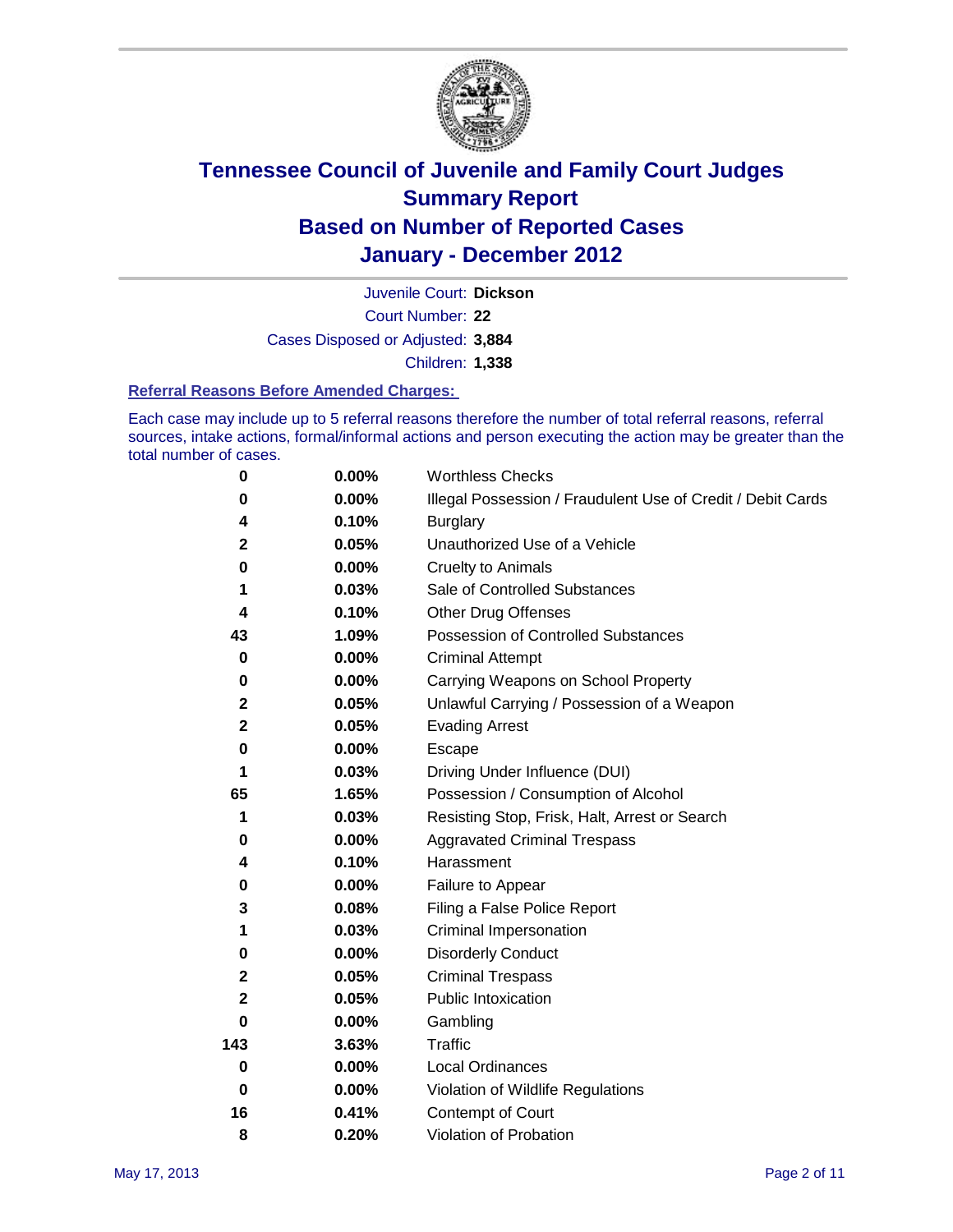

Court Number: **22** Juvenile Court: **Dickson** Cases Disposed or Adjusted: **3,884** Children: **1,338**

#### **Referral Reasons Before Amended Charges:**

Each case may include up to 5 referral reasons therefore the number of total referral reasons, referral sources, intake actions, formal/informal actions and person executing the action may be greater than the total number of cases.

| 0     | 0.00%    | Violation of Aftercare                 |
|-------|----------|----------------------------------------|
| 31    | 0.79%    | Unruly Behavior                        |
| 45    | 1.14%    | Truancy                                |
| 16    | 0.41%    | In-State Runaway                       |
| 3     | 0.08%    | Out-of-State Runaway                   |
| 12    | 0.30%    | Possession of Tobacco Products         |
| 45    | 1.14%    | Violation of a Valid Court Order       |
| 21    | 0.53%    | Violation of Curfew                    |
| 0     | $0.00\%$ | Sexually Abused Child                  |
| 0     | 0.00%    | <b>Physically Abused Child</b>         |
| 119   | 3.02%    | Dependency / Neglect                   |
| 3     | 0.08%    | <b>Termination of Parental Rights</b>  |
| 0     | 0.00%    | <b>Violation of Pretrial Diversion</b> |
| 0     | 0.00%    | Violation of Informal Adjustment       |
| 2,263 | 57.47%   | <b>Judicial Review</b>                 |
| 0     | $0.00\%$ | <b>Administrative Review</b>           |
| 7     | 0.18%    | <b>Foster Care Review</b>              |
| 26    | 0.66%    | Custody                                |
| 0     | 0.00%    | Visitation                             |
| 0     | $0.00\%$ | Paternity / Legitimation               |
| 917   | 23.29%   | <b>Child Support</b>                   |
| 0     | 0.00%    | <b>Request for Medical Treatment</b>   |
| 0     | $0.00\%$ | <b>Consent to Marry</b>                |
| 18    | 0.46%    | Other                                  |
| 3,938 | 100.00%  | <b>Total Referrals</b>                 |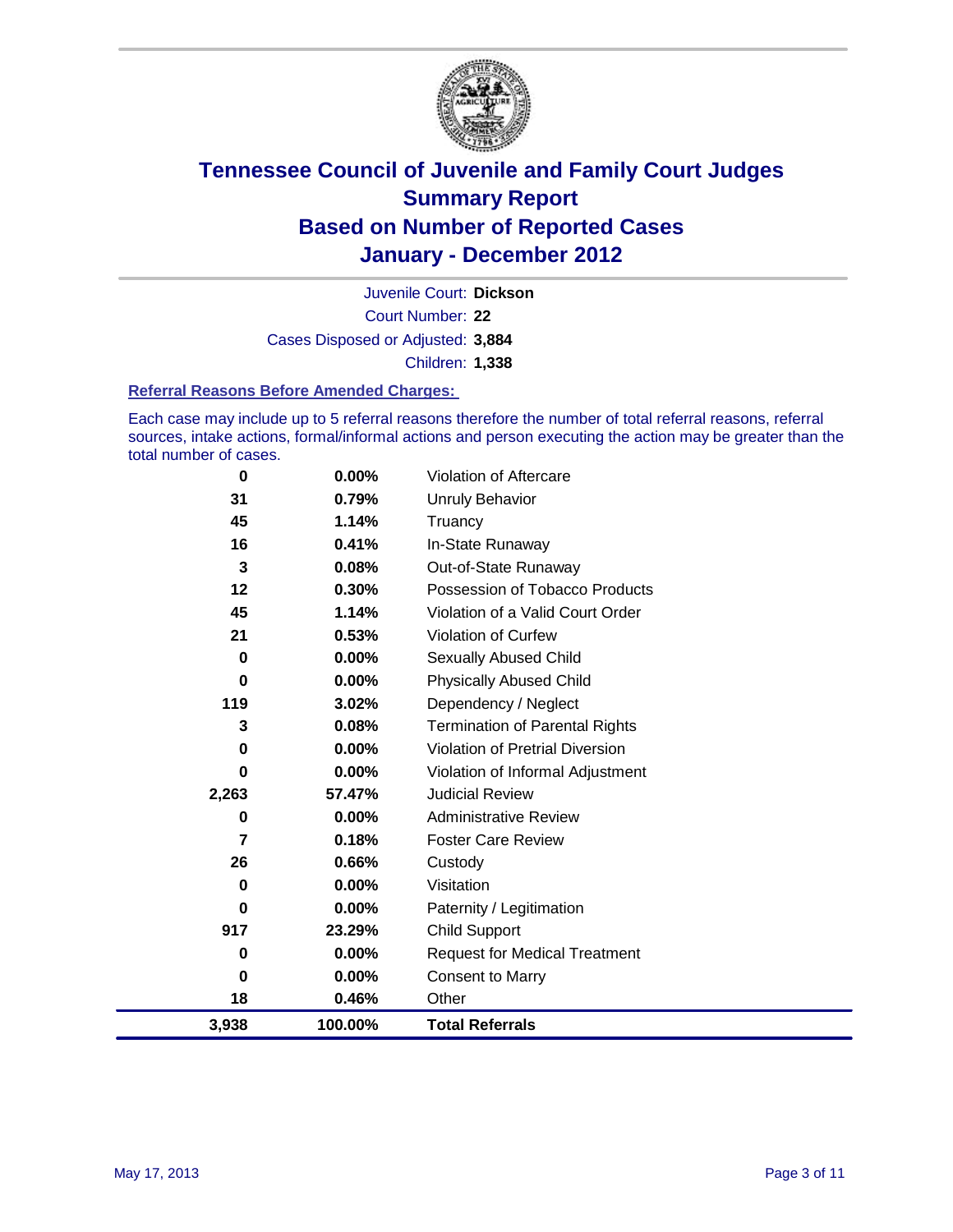

|                            |                                   | Juvenile Court: Dickson           |  |
|----------------------------|-----------------------------------|-----------------------------------|--|
|                            | Court Number: 22                  |                                   |  |
|                            | Cases Disposed or Adjusted: 3,884 |                                   |  |
|                            |                                   | <b>Children: 1,338</b>            |  |
| <b>Referral Sources: 1</b> |                                   |                                   |  |
| 384                        | 9.75%                             | Law Enforcement                   |  |
| 39                         | 0.99%                             | Parents                           |  |
| 23                         | 0.58%                             | Relatives                         |  |
| $\overline{\mathbf{4}}$    | 0.10%                             | Self                              |  |
| 132                        | 3.35%                             | School                            |  |
| 0                          | 0.00%                             | <b>CSA</b>                        |  |
| 195                        | 4.95%                             | <b>DCS</b>                        |  |
| 0                          | 0.00%                             | <b>Other State Department</b>     |  |
| 917                        | 23.29%                            | <b>District Attorney's Office</b> |  |
| 2,224                      | 56.48%                            | <b>Court Staff</b>                |  |
| 0                          | 0.00%                             | Social Agency                     |  |
| $\overline{2}$             | 0.05%                             | <b>Other Court</b>                |  |
| 17                         | 0.43%                             | Victim                            |  |
| 0                          | 0.00%                             | Child & Parent                    |  |
| 0                          | 0.00%                             | Hospital                          |  |
| 0                          | 0.00%                             | Unknown                           |  |
| 1                          | 0.03%                             | Other                             |  |
| 3,938                      | 100.00%                           | <b>Total Referral Sources</b>     |  |
|                            |                                   |                                   |  |

### **Age of Child at Referral: 2**

| 277<br>52<br>$\bf{0}$ | 20.70%<br>3.89%<br>$0.00\%$ | Ages 17 through 18<br>Ages 19 and Over<br>Unknown |  |
|-----------------------|-----------------------------|---------------------------------------------------|--|
|                       |                             |                                                   |  |
|                       |                             |                                                   |  |
|                       |                             |                                                   |  |
| 282                   | 21.08%                      | Ages 15 through 16                                |  |
| 122                   | 9.12%                       | Ages 13 through 14                                |  |
| 97                    | 7.25%                       | Ages 11 through 12                                |  |
| 508                   | 37.97%                      | Ages 10 and Under                                 |  |
|                       |                             |                                                   |  |

<sup>1</sup> If different than number of Referral Reasons (3938), verify accuracy of your court's data.

<sup>2</sup> One child could be counted in multiple categories, verify accuracy of your court's data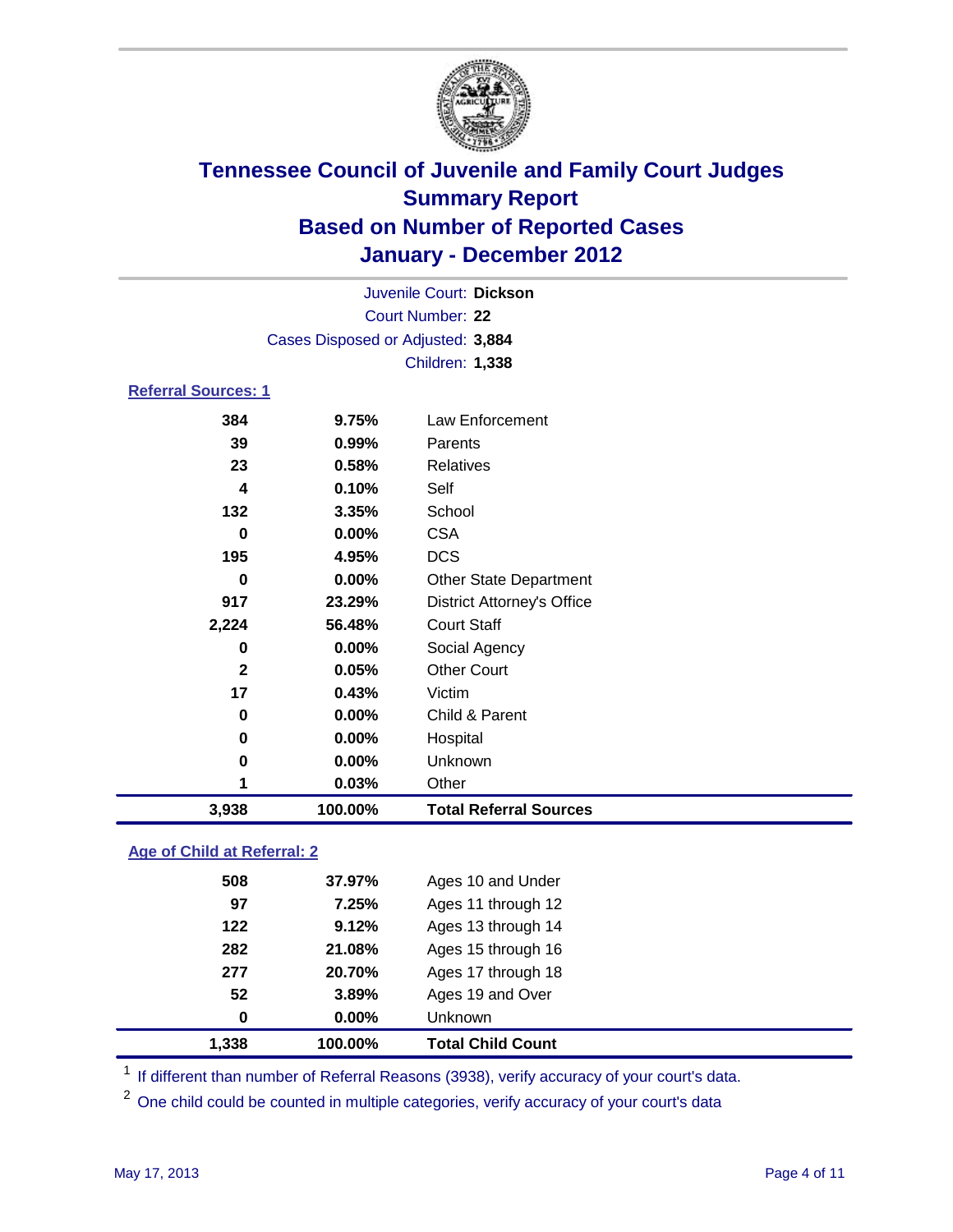

| Juvenile Court: Dickson                 |                                   |                          |  |  |  |
|-----------------------------------------|-----------------------------------|--------------------------|--|--|--|
|                                         | Court Number: 22                  |                          |  |  |  |
|                                         | Cases Disposed or Adjusted: 3,884 |                          |  |  |  |
|                                         |                                   | <b>Children: 1,338</b>   |  |  |  |
| Sex of Child: 1                         |                                   |                          |  |  |  |
| 710                                     | 53.06%                            | Male                     |  |  |  |
| 601                                     | 44.92%                            | Female                   |  |  |  |
| 27                                      | 2.02%                             | Unknown                  |  |  |  |
| 1,338                                   | 100.00%                           | <b>Total Child Count</b> |  |  |  |
| Race of Child: 1                        |                                   |                          |  |  |  |
| 868                                     | 64.87%                            | White                    |  |  |  |
| 85                                      | 6.35%                             | African American         |  |  |  |
| 1                                       | 0.07%                             | Native American          |  |  |  |
| 1                                       | 0.07%                             | Asian                    |  |  |  |
| 54                                      | 4.04%                             | Mixed                    |  |  |  |
| 329                                     | 24.59%                            | Unknown                  |  |  |  |
| 1,338                                   | 100.00%                           | <b>Total Child Count</b> |  |  |  |
| <b>Hispanic Origin: 1</b>               |                                   |                          |  |  |  |
| 41                                      | 3.06%                             | Yes                      |  |  |  |
| 984                                     | 73.54%                            | <b>No</b>                |  |  |  |
| 313                                     | 23.39%                            | Unknown                  |  |  |  |
| 1,338                                   | 100.00%                           | <b>Total Child Count</b> |  |  |  |
| <b>School Enrollment of Children: 1</b> |                                   |                          |  |  |  |
| 906                                     | 67.71%                            | Yes                      |  |  |  |
| 393                                     | 29.37%                            | <b>No</b>                |  |  |  |
| 39                                      | 2.91%                             | Unknown                  |  |  |  |
| 1,338                                   | 100.00%                           | <b>Total Child Count</b> |  |  |  |

<sup>1</sup> One child could be counted in multiple categories, verify accuracy of your court's data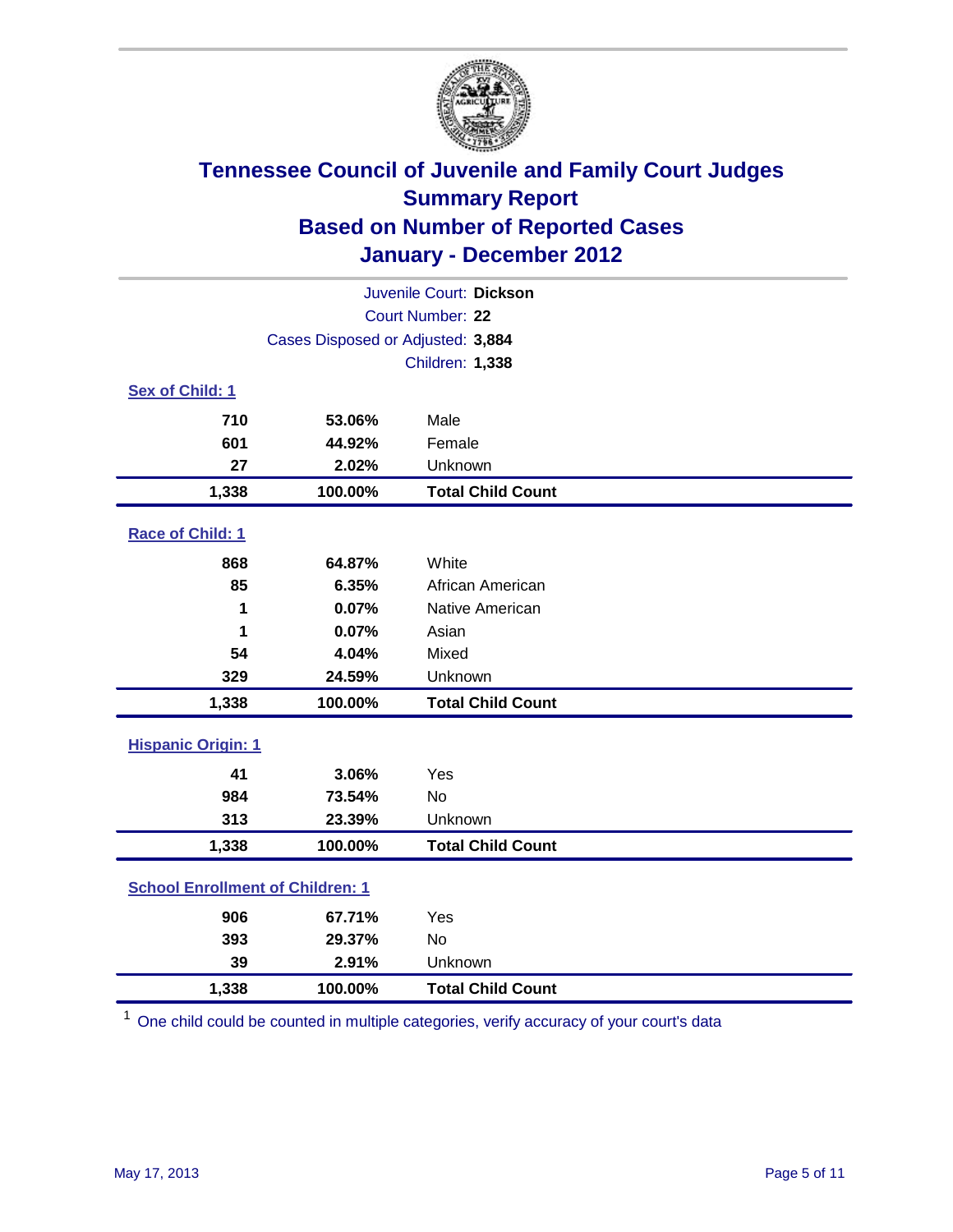

Court Number: **22** Juvenile Court: **Dickson** Cases Disposed or Adjusted: **3,884** Children: **1,338**

### **Living Arrangement of Child at Time of Referral: 1**

| 1,338 | 100.00%  | <b>Total Child Count</b>     |
|-------|----------|------------------------------|
| 0     | 0.00%    | Other                        |
| 24    | 1.79%    | Unknown                      |
| 43    | 3.21%    | Independent                  |
| 0     | $0.00\%$ | In an Institution            |
| 40    | 2.99%    | In a Residential Center      |
| 2     | 0.15%    | In a Group Home              |
| 134   | 10.01%   | With Foster Family           |
| 1     | $0.07\%$ | With Adoptive Parents        |
| 259   | 19.36%   | <b>With Relatives</b>        |
| 130   | 9.72%    | <b>With Father</b>           |
| 539   | 40.28%   | With Mother                  |
| 2     | 0.15%    | With Mother and Stepfather   |
| 5     | $0.37\%$ | With Father and Stepmother   |
| 159   | 11.88%   | With Both Biological Parents |
|       |          |                              |

### **Type of Detention: 2**

| 3.884 | 100.00%  | <b>Total Detention Count</b> |  |
|-------|----------|------------------------------|--|
| 3     | 0.08%    | Other                        |  |
| 3,848 | 99.07%   | Does Not Apply               |  |
| 0     | $0.00\%$ | Unknown                      |  |
| 0     | $0.00\%$ | Psychiatric Hospital         |  |
| 0     | 0.00%    | Jail - No Separation         |  |
| 0     | $0.00\%$ | Jail - Partial Separation    |  |
| 0     | 0.00%    | Jail - Complete Separation   |  |
| 8     | 0.21%    | Juvenile Detention Facility  |  |
| 25    | 0.64%    | Non-Secure Placement         |  |
|       |          |                              |  |

<sup>1</sup> One child could be counted in multiple categories, verify accuracy of your court's data

<sup>2</sup> If different than number of Cases (3884) verify accuracy of your court's data.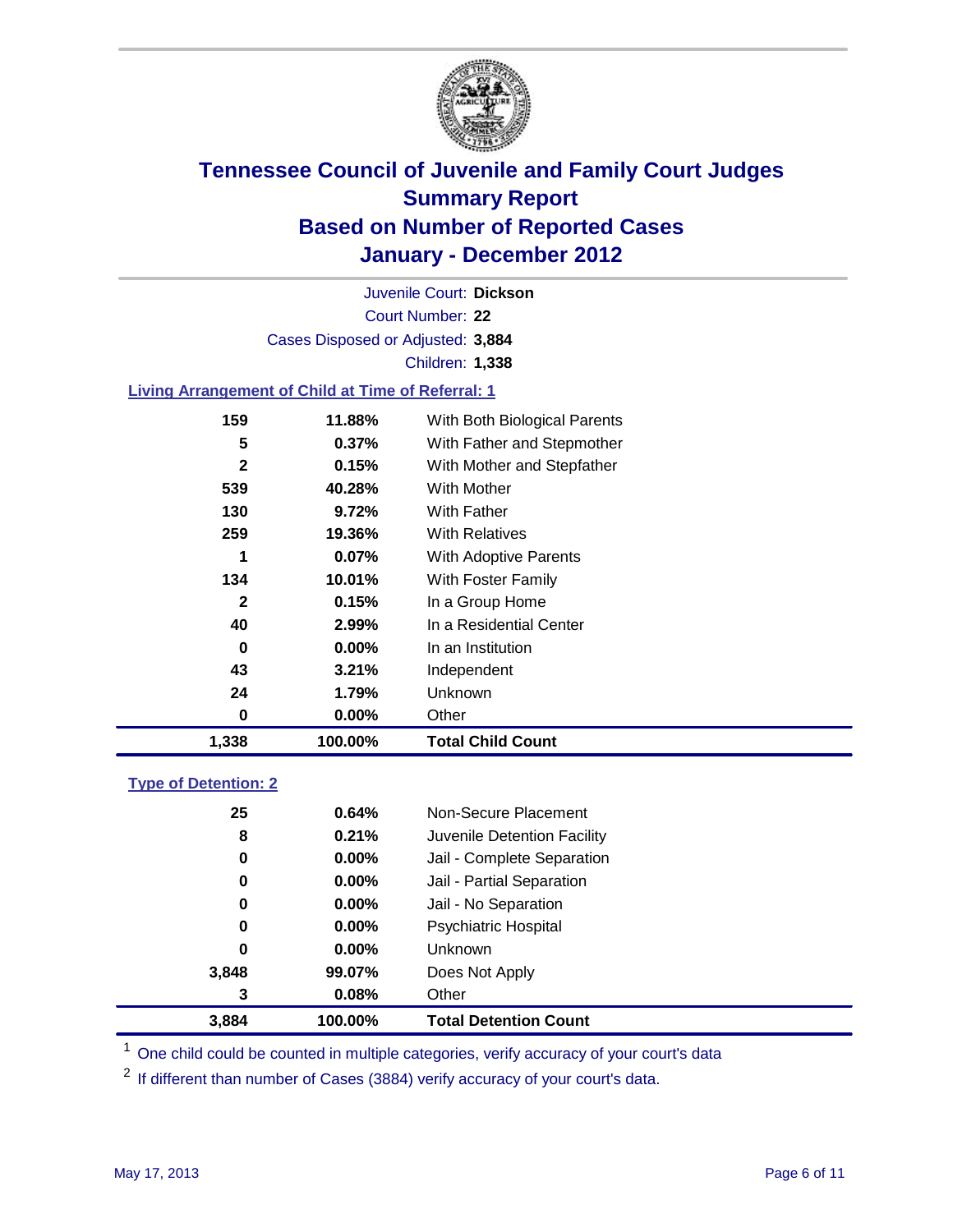

|                                                    | Juvenile Court: Dickson           |                                      |  |  |
|----------------------------------------------------|-----------------------------------|--------------------------------------|--|--|
|                                                    | Court Number: 22                  |                                      |  |  |
|                                                    | Cases Disposed or Adjusted: 3,884 |                                      |  |  |
|                                                    |                                   | Children: 1,338                      |  |  |
| <b>Placement After Secure Detention Hearing: 1</b> |                                   |                                      |  |  |
| 13                                                 | 0.33%                             | Returned to Prior Living Arrangement |  |  |
| 0                                                  | 0.00%                             | Juvenile Detention Facility          |  |  |
| 0                                                  | 0.00%                             | Jail                                 |  |  |
| 4                                                  | 0.10%                             | Shelter / Group Home                 |  |  |
| 0                                                  | 0.00%                             | <b>Foster Family Home</b>            |  |  |
| 0                                                  | 0.00%                             | Psychiatric Hospital                 |  |  |
| 0                                                  | 0.00%                             | Unknown                              |  |  |
| 3,866                                              | 99.54%                            | Does Not Apply                       |  |  |
| 1                                                  | 0.03%                             | Other                                |  |  |
| 3,884                                              | 100.00%                           | <b>Total Placement Count</b>         |  |  |
| <b>Intake Actions: 2</b>                           |                                   |                                      |  |  |
|                                                    |                                   |                                      |  |  |
| 1,315                                              | 33.39%                            | <b>Petition Filed</b>                |  |  |
| 8                                                  | 0.20%                             | <b>Motion Filed</b>                  |  |  |
| 359                                                | 9.12%                             | <b>Citation Processed</b>            |  |  |
| $\mathbf{2}$                                       | 0.05%                             | Notification of Paternity Processed  |  |  |
| 2,249                                              | 57.11%                            | Scheduling of Judicial Review        |  |  |
| $\bf{0}$                                           | 0.00%                             | Scheduling of Administrative Review  |  |  |
| 5                                                  | 0.13%                             | Scheduling of Foster Care Review     |  |  |
| $\bf{0}$                                           | 0.00%                             | Unknown                              |  |  |
| 0                                                  | 0.00%                             | Does Not Apply                       |  |  |
| $\pmb{0}$                                          | 0.00%                             | Other                                |  |  |
| 3,938                                              | 100.00%                           | <b>Total Intake Count</b>            |  |  |

<sup>1</sup> If different than number of Cases (3884) verify accuracy of your court's data.

<sup>2</sup> If different than number of Referral Reasons (3938), verify accuracy of your court's data.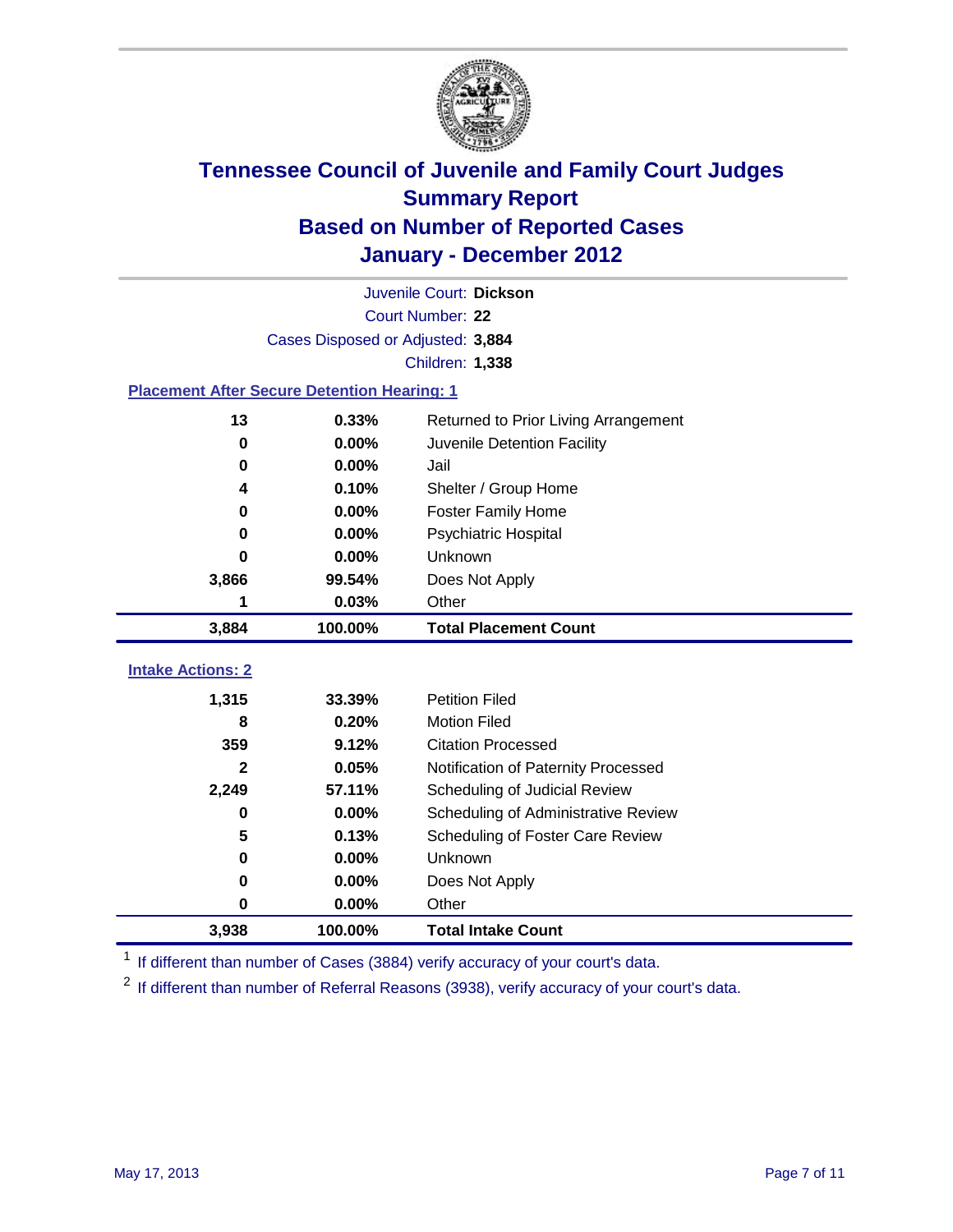

Court Number: **22** Juvenile Court: **Dickson** Cases Disposed or Adjusted: **3,884** Children: **1,338**

#### **Last Grade Completed by Child: 1**

| 126                                     | 9.42%   | Too Young for School         |  |
|-----------------------------------------|---------|------------------------------|--|
| 1                                       | 0.07%   | Preschool                    |  |
| 21                                      | 1.57%   | Kindergarten                 |  |
| 54                                      | 4.04%   | 1st Grade                    |  |
| 48                                      | 3.59%   | 2nd Grade                    |  |
| 30                                      | 2.24%   | 3rd Grade                    |  |
| 23                                      | 1.72%   | 4th Grade                    |  |
| 29                                      | 2.17%   | 5th Grade                    |  |
| 36                                      | 2.69%   | 6th Grade                    |  |
| 44                                      | 3.29%   | 7th Grade                    |  |
| 63                                      | 4.71%   | 8th Grade                    |  |
| 89                                      | 6.65%   | 9th Grade                    |  |
| 139                                     | 10.39%  | 10th Grade                   |  |
| 202                                     | 15.10%  | 11th Grade                   |  |
| 128                                     | 9.57%   | 12th Grade                   |  |
| 0                                       | 0.00%   | Non-Graded Special Ed        |  |
| 5                                       | 0.37%   | <b>GED</b>                   |  |
| 7                                       | 0.52%   | Graduated                    |  |
| 210                                     | 15.70%  | <b>Never Attended School</b> |  |
| 80                                      | 5.98%   | Unknown                      |  |
| 3                                       | 0.22%   | Other                        |  |
| 1,338                                   | 100.00% | <b>Total Child Count</b>     |  |
| <b>Enrolled in Special Education: 1</b> |         |                              |  |

| 1,338          | 100.00% | <b>Total Child Count</b> |  |
|----------------|---------|--------------------------|--|
| 94             | 7.03%   | Unknown                  |  |
| 1,224          | 91.48%  | No                       |  |
| 20             | 1.49%   | Yes                      |  |
| -------------- |         |                          |  |

One child could be counted in multiple categories, verify accuracy of your court's data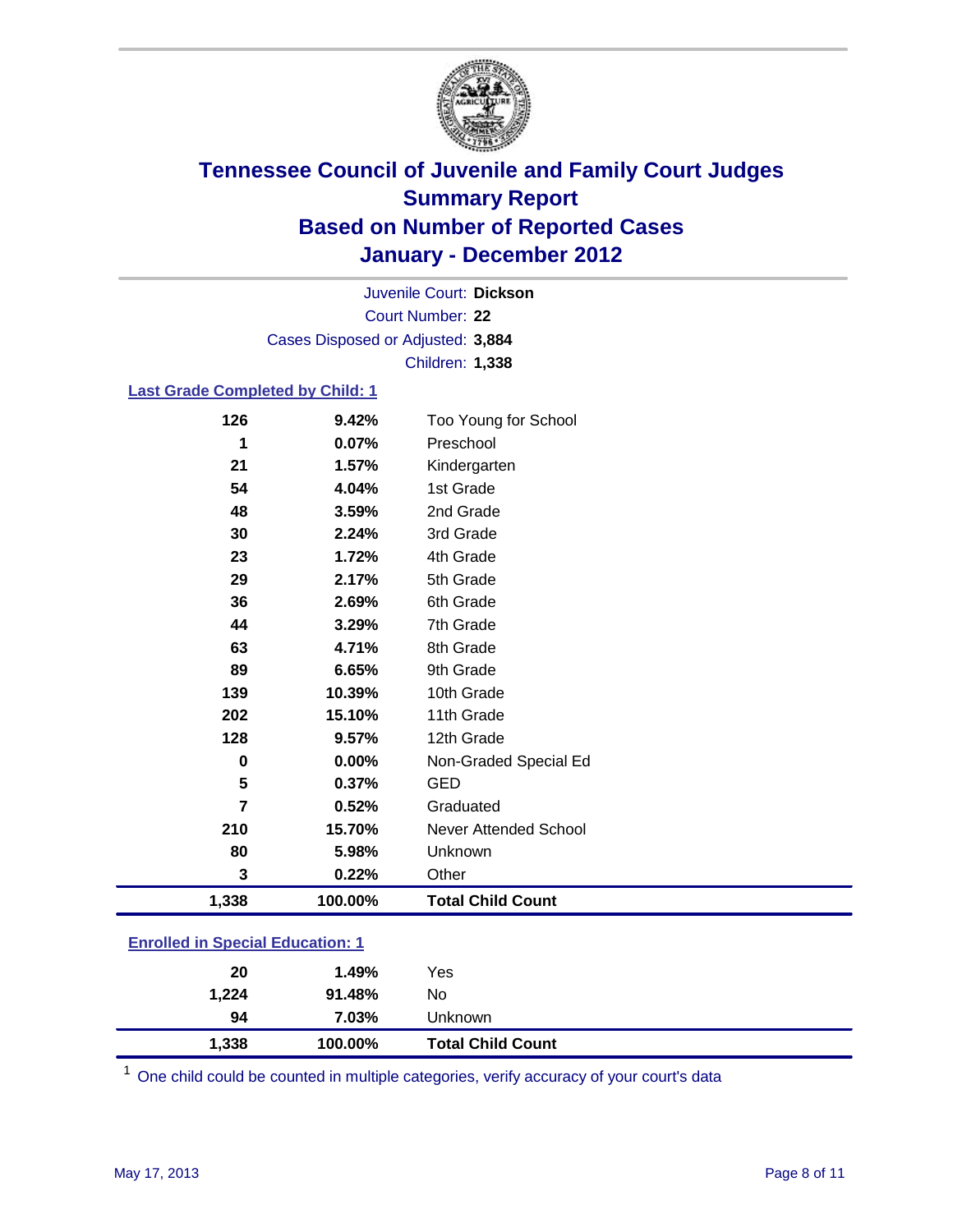

|                              | Juvenile Court: Dickson           |                           |  |  |
|------------------------------|-----------------------------------|---------------------------|--|--|
|                              | Court Number: 22                  |                           |  |  |
|                              | Cases Disposed or Adjusted: 3,884 |                           |  |  |
|                              | Children: 1,338                   |                           |  |  |
| <b>Action Executed By: 1</b> |                                   |                           |  |  |
| 3,932                        | 99.85%                            | Judge                     |  |  |
| 4                            | 0.10%                             | Magistrate                |  |  |
| 1                            | 0.03%                             | <b>YSO</b>                |  |  |
| 1                            | 0.03%                             | Other                     |  |  |
| 0                            | 0.00%                             | Unknown                   |  |  |
| 3,938                        | 100.00%                           | <b>Total Action Count</b> |  |  |

### **Formal / Informal Actions: 1**

| 95    | 2.41%    | Dismissed                                        |
|-------|----------|--------------------------------------------------|
| 1     | 0.03%    | Retired / Nolle Prosequi                         |
| 247   | 6.27%    | <b>Complaint Substantiated Delinquent</b>        |
| 229   | 5.82%    | <b>Complaint Substantiated Status Offender</b>   |
| 1     | 0.03%    | <b>Complaint Substantiated Dependent/Neglect</b> |
| 0     | $0.00\%$ | <b>Complaint Substantiated Abused</b>            |
| 0     | $0.00\%$ | <b>Complaint Substantiated Mentally III</b>      |
| 5     | 0.13%    | Informal Adjustment                              |
| 0     | $0.00\%$ | <b>Pretrial Diversion</b>                        |
| 0     | $0.00\%$ | <b>Transfer to Adult Court Hearing</b>           |
| 0     | $0.00\%$ | Charges Cleared by Transfer to Adult Court       |
| 917   | 23.29%   | Special Proceeding                               |
| 168   | 4.27%    | <b>Review Concluded</b>                          |
| 2,275 | 57.77%   | Case Held Open                                   |
| 0     | $0.00\%$ | Other                                            |
| 0     | $0.00\%$ | <b>Unknown</b>                                   |
| 3,938 | 100.00%  | <b>Total Action Count</b>                        |

<sup>1</sup> If different than number of Referral Reasons (3938), verify accuracy of your court's data.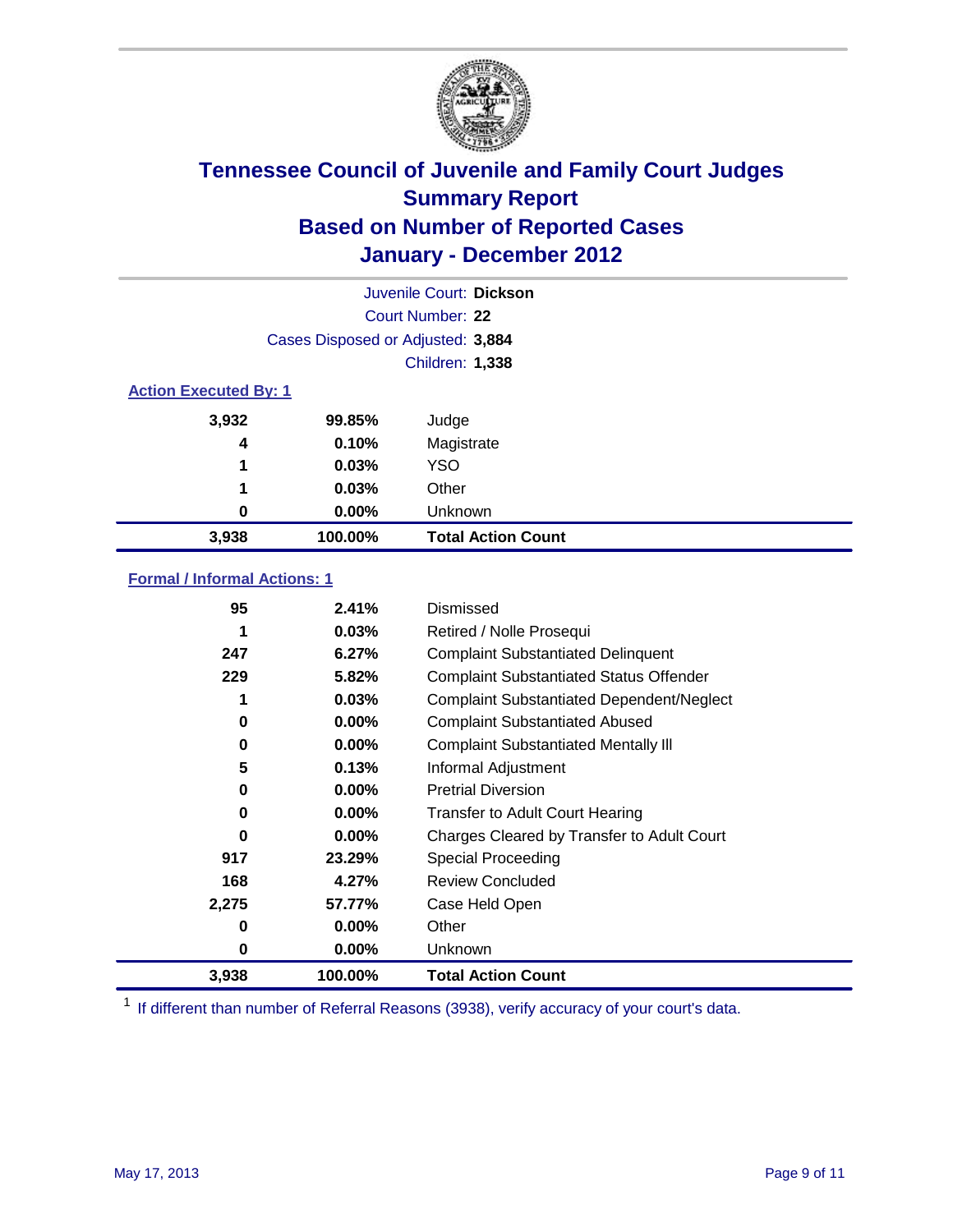

|                       |                                   | Juvenile Court: Dickson                               |
|-----------------------|-----------------------------------|-------------------------------------------------------|
|                       |                                   | <b>Court Number: 22</b>                               |
|                       | Cases Disposed or Adjusted: 3,884 |                                                       |
|                       |                                   | Children: 1,338                                       |
| <b>Case Outcomes:</b> |                                   | There can be multiple outcomes for one child or case. |
| 248                   | 4.77%                             | <b>Case Dismissed</b>                                 |
| 1                     | 0.02%                             | Case Retired or Nolle Prosequi                        |
| 0                     | 0.00%                             | Warned / Counseled                                    |
| 2,356                 | 45.34%                            | <b>Held Open For Review</b>                           |
| 35                    | 0.67%                             | Supervision / Probation to Juvenile Court             |
| 0                     | 0.00%                             | <b>Probation to Parents</b>                           |
| 0                     | 0.00%                             | Referral to Another Entity for Supervision / Service  |
| 0                     | 0.00%                             | Referred for Mental Health Counseling                 |
| 44                    | 0.85%                             | Referred for Alcohol and Drug Counseling              |
| 0                     | 0.00%                             | <b>Referred to Alternative School</b>                 |
| 0                     | 0.00%                             | Referred to Private Child Agency                      |
| 1                     | 0.02%                             | Referred to Defensive Driving School                  |
| 0                     | 0.00%                             | Referred to Alcohol Safety School                     |
| 0                     | 0.00%                             | Referred to Juvenile Court Education-Based Program    |
| 3                     | 0.06%                             | Driver's License Held Informally                      |
| 0                     | 0.00%                             | <b>Voluntary Placement with DMHMR</b>                 |
| 0                     | 0.00%                             | <b>Private Mental Health Placement</b>                |
| 0                     | 0.00%                             | <b>Private MR Placement</b>                           |
| 0                     | 0.00%                             | Placement with City/County Agency/Facility            |
| 0                     | 0.00%                             | Placement with Relative / Other Individual            |
| 324                   | 6.24%                             | Fine                                                  |
| 274                   | 5.27%                             | <b>Public Service</b>                                 |
| 46                    | 0.89%                             | Restitution                                           |
| 0                     | 0.00%                             | Runaway Returned                                      |
| 46                    | 0.89%                             | No Contact Order                                      |
| 0                     | 0.00%                             | Injunction Other than No Contact Order                |
| 7                     | 0.13%                             | <b>House Arrest</b>                                   |
| 0                     | 0.00%                             | <b>Court Defined Curfew</b>                           |
| 0                     | 0.00%                             | Dismissed from Informal Adjustment                    |
| 0                     | 0.00%                             | <b>Dismissed from Pretrial Diversion</b>              |
| 0                     | 0.00%                             | Released from Probation                               |
| 0                     | 0.00%                             | <b>Transferred to Adult Court</b>                     |
| 0                     | $0.00\%$                          | <b>DMHMR Involuntary Commitment</b>                   |